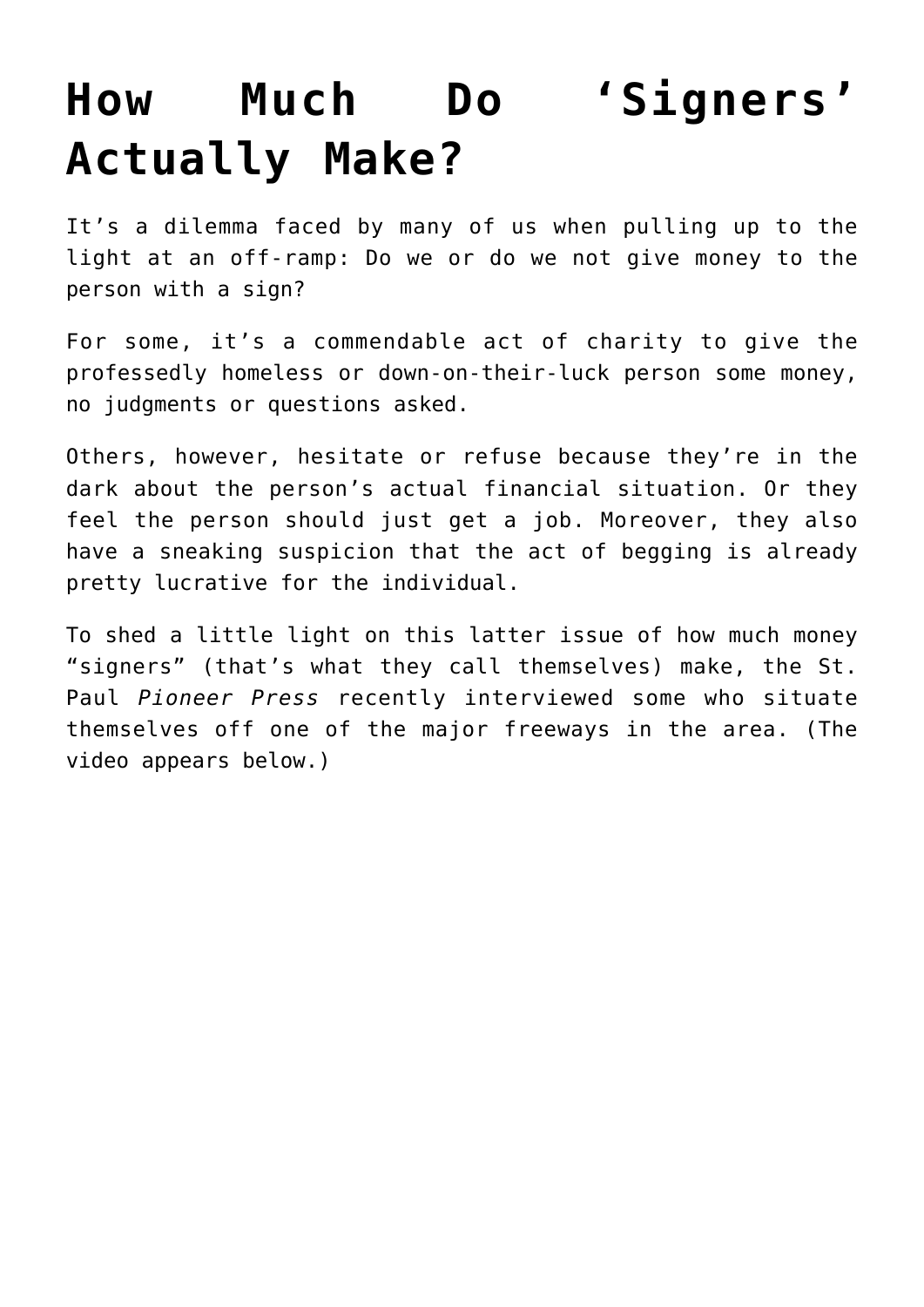Probably to the surprise of many, the signers they interviewed emphasized that "flying a sign" asking for money was "hard work" and a legitimate job.

One young man—whose earnings record is \$80 in an hour—said the following:

*"I understand [that] money isn't made to be given away; it's made to be earned. But people think ["signing"] ain't a job flying a sign—it's hard work. We stand on our two feet all day long."*

## And here's from a young woman interviewed for the video:

*"Sometimes they tell me to get a job or something like that, but this is a job. This is my part-time job, you know. We make more money than a person going to a job—in an hour. In a minute we can make nine dollars. You know, somebody can give us five [dollars] like right when we step out…*

*When I'm out here I can really earn like \$20 to \$100 in the [span] of like two hours or an hour-and-a-half. Your first car, maybe you can get like \$20—it just depends. It only takes one person…"*

Another young man bragged about his record of making \$500 total from five cars in a row.

As you might expect, it's difficult to obtain precise figures how much signers make each day. Most stay out only long enough to make their target goal for what they want to purchase. Interviews for a [story](http://www.fwtx.com/articles/flying-signs) out of Fort Worth, Texas, yielded an average of \$30 for about 20 minutes to 2-3 hours of "flying". A [story in the](http://www.tampabay.com/features/humaninterest/panhandlers-have-many-strategies-for-getting-peoples-sympathy-in-order-to/1015963) *[Tampa Bay Times](http://www.tampabay.com/features/humaninterest/panhandlers-have-many-strategies-for-getting-peoples-sympathy-in-order-to/1015963)*—which detailed the various strategies used by signers—puts the daily average at somewhere